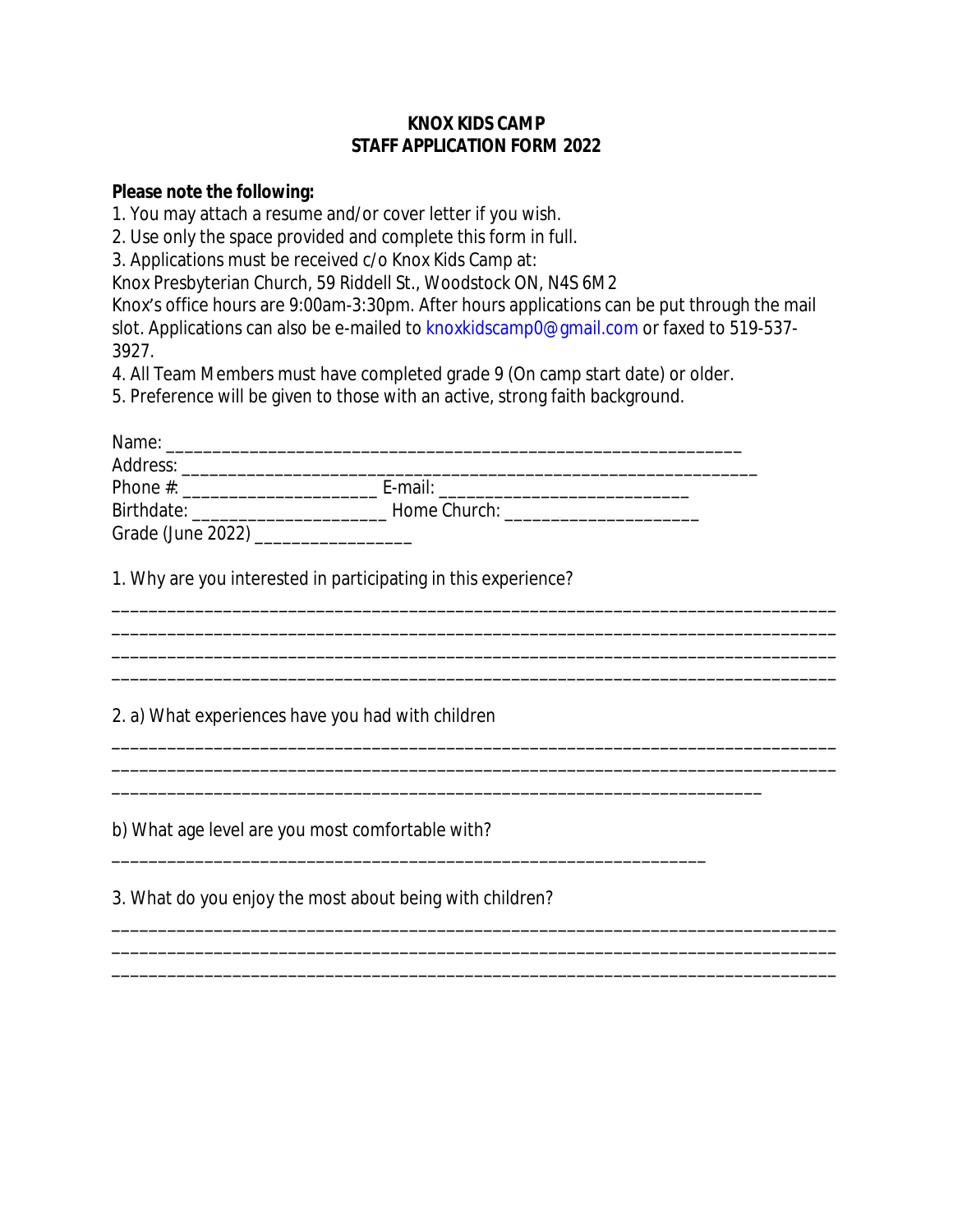4. What, if any, experience have you had with drama, music, crafts and/or recreation leadership?

5. This experience involves working with people from different backgrounds and caring for children all day. List 3 challenges this may create for you and how you would deal with them.

<u> 1989 - Johann Barn, mars ann an t-Amhain ann an t-Amhain ann an t-Amhain ann an t-Amhain an t-Amhain an t-A</u>

6. List up to five volunteer experiences or jobs which have been important to you:

7. List any special skills or certifications you have (ie first aid, swimming, coaching):

8. What are some things about you that you think would be a benefit to the Team?

9. Tell us something about your faith and church experience.

10. What do you hope to gain from being a leader at Knox Kids Camp?

11. Is there anything else you would like us to know about you?